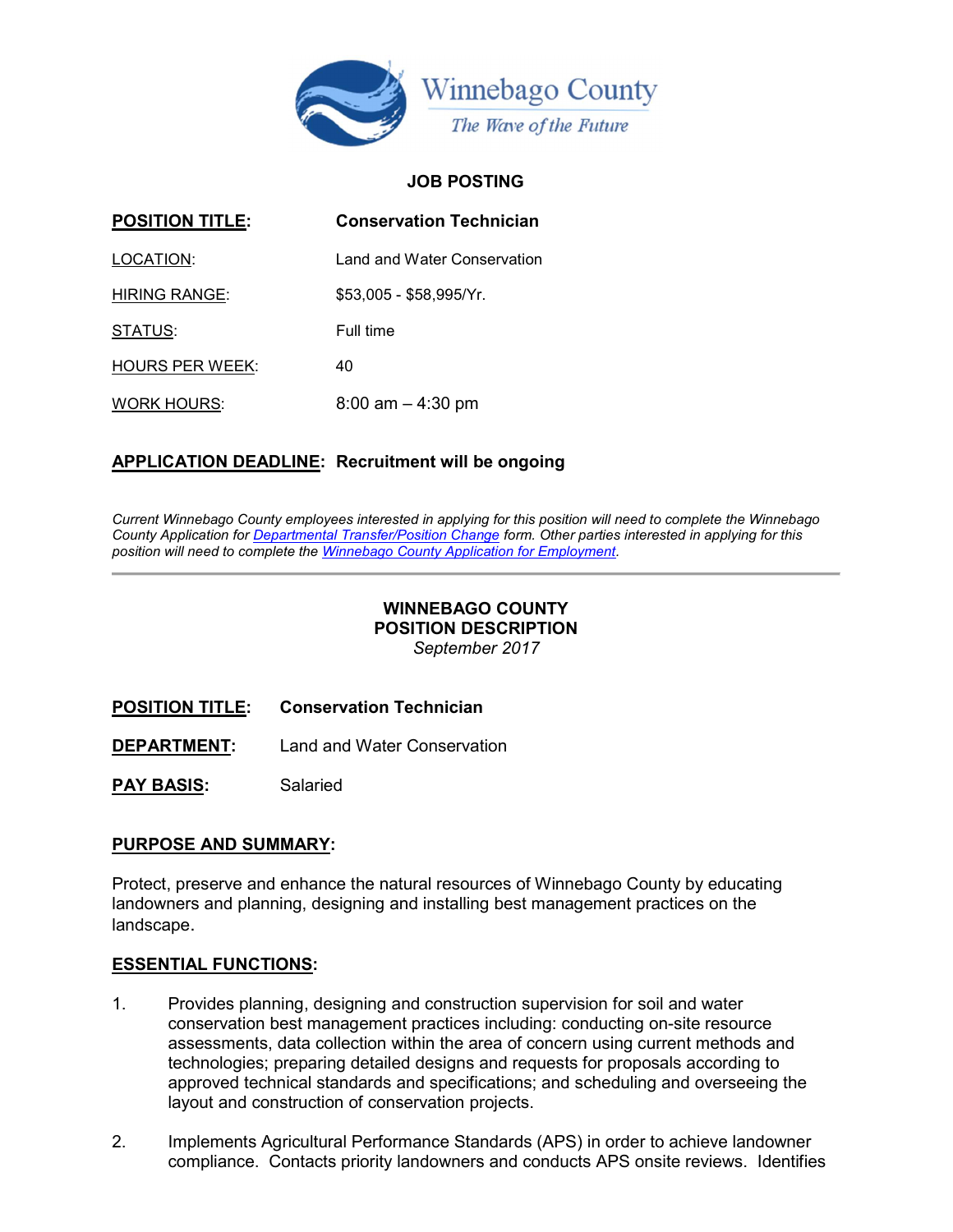needs to achieve APS compliance, communicates with landowners in accordance with the County APS implementation policy, and ensures all aspects of implementation are properly installed and recorded on the APS compliance tracking system. Prepares and provides APS information and education materials to the general public, local organizations, town government, and state and federal agencies.

3. Enforces the Livestock Waste Management Ordinance (LWMO). Issues LWMO permits as needed, collects the appropriate fee in accordance with the LWMO permit fee schedule, conducts LWMO reviews as needed, identifies LWMO violations or concerns, and works with landowners to achieve compliance. Prepares and provides LWMO information and education materials to the general public, local organizations, town government, and state and federal agencies.

# ADDITIONAL ESSENTIAL DUTIES:

- 1. Conducts on-site assessments and provide technical assistance for surface water and ground water resource concerns with landowners, town government and other county constituents and departments.
- 2. Contacts and works with landowners to install best management practices to achieve compliance with the APS, LWMO, and local, state and federal regulations.
- 3. Performs topographic surveys as required.
- 4. Prepares detailed project designs and cost estimates for contractor Request for Proposals (RFP) and land owner cost-share agreements.
- 5. Schedules and oversee the layout and construction phases of projects.
- 6. Completes all applicable record keeping and project financial / reimbursement documentation.
- 7. Continually reviews the LWMO to ensure it is current and meeting the objectives for which it was created and reviews the LWMO permitting process to increase efficiency within the department.
- 8. Conducts training sessions and informational meetings, and prepares departmental displays.
- 9. Represents the department at various work related functions and meetings and on select committees, technical groups, and multi-agency teams.
- 10. Performs other related duties as may be assigned.

# WORK RELATIONSHIPS:

- 1. Reports to the Director of Land and Water Conservation.
- 2. Works with department staff, general public, other county employees, town government, and state and federal agencies.

# REQUIRED EDUCATION, EXPERIENCE, TRAINING, AND CERTIFICATION:

- 1. Associates' Degree or higher from an accredited institution of higher learning in Natural Resource Management, Agronomy, Soil Science or a related field of study.
- 2. A minimum of three years experience in the planning, design, layout and construction supervision of best management practices.
- 3. Current valid Wisconsin driver's license.

# KNOWLEDGE, SKILLS, AND ABILITIES:

- 1. Possess and maintain an engineering job approval or certification rating which allows for certain design limit approval by the NRCS area engineer.
- 2. Thorough knowledge of and ability to apply engineering design methods including current DNR and NRCS standards and specifications for all types of nonpoint source pollution abatement practices.